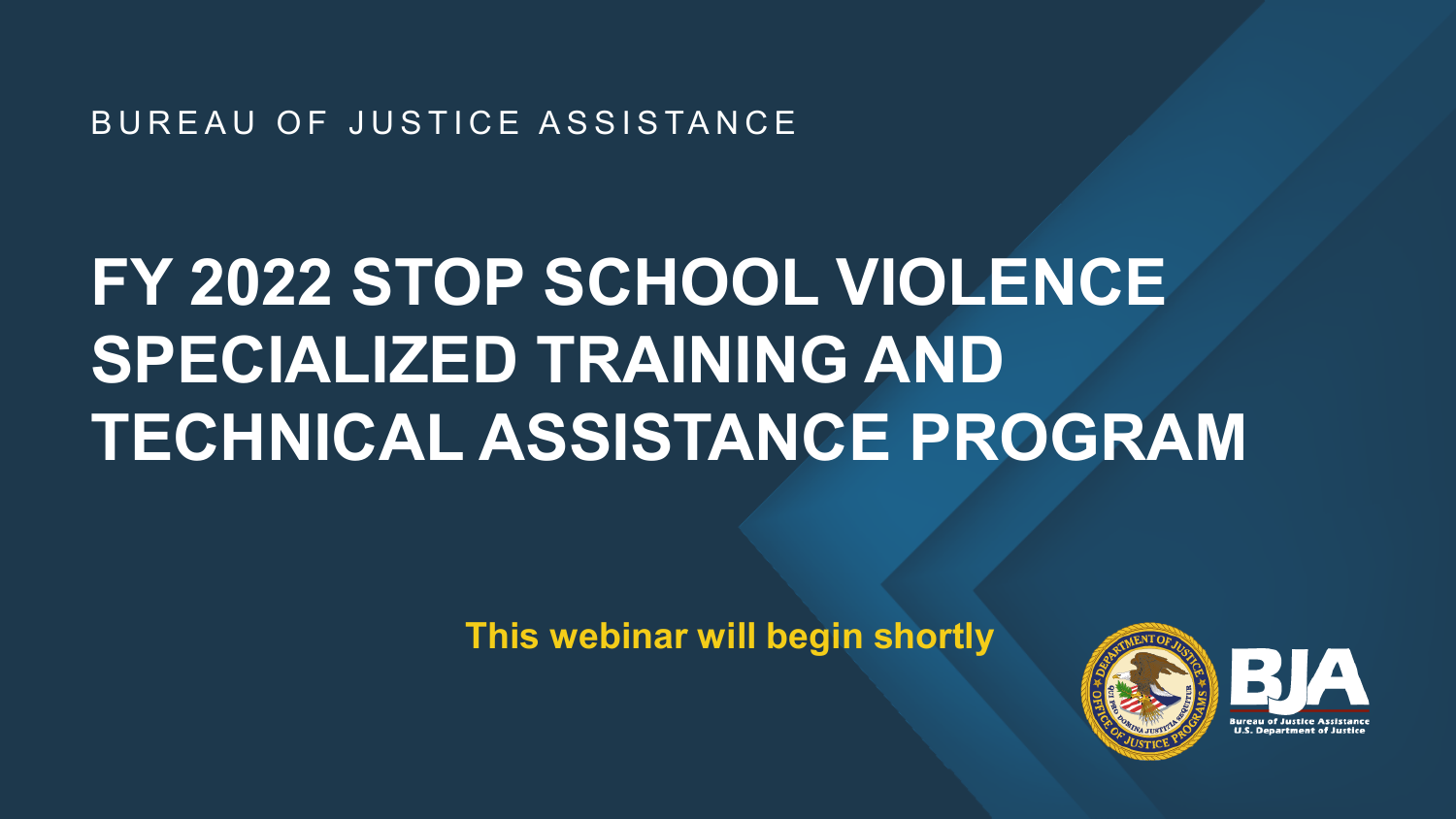



- **Overview of the STOP Specialized TTA Program**
- **Eligibility**
- **Solicitation Categories**
- **Things to Keep in Mind**
- **FAQs**
- **Review of Resources Available to Grant Applicants**
- **Questions**

Disclaimer: All Grant Program Plan and Forecast data provided by the U.S. Department of Justice (DOJ) are subject to the availability of appropriations and potential legislative changes of statutory requirements. The information provided by DOJ is based on projected operational plans and may be updated frequently, including the addition, substitution, or cancellation of projected solicitations without advance notice. Grants.gov provides an email subscription service, upon request, to send notifications when solicitations are officially released.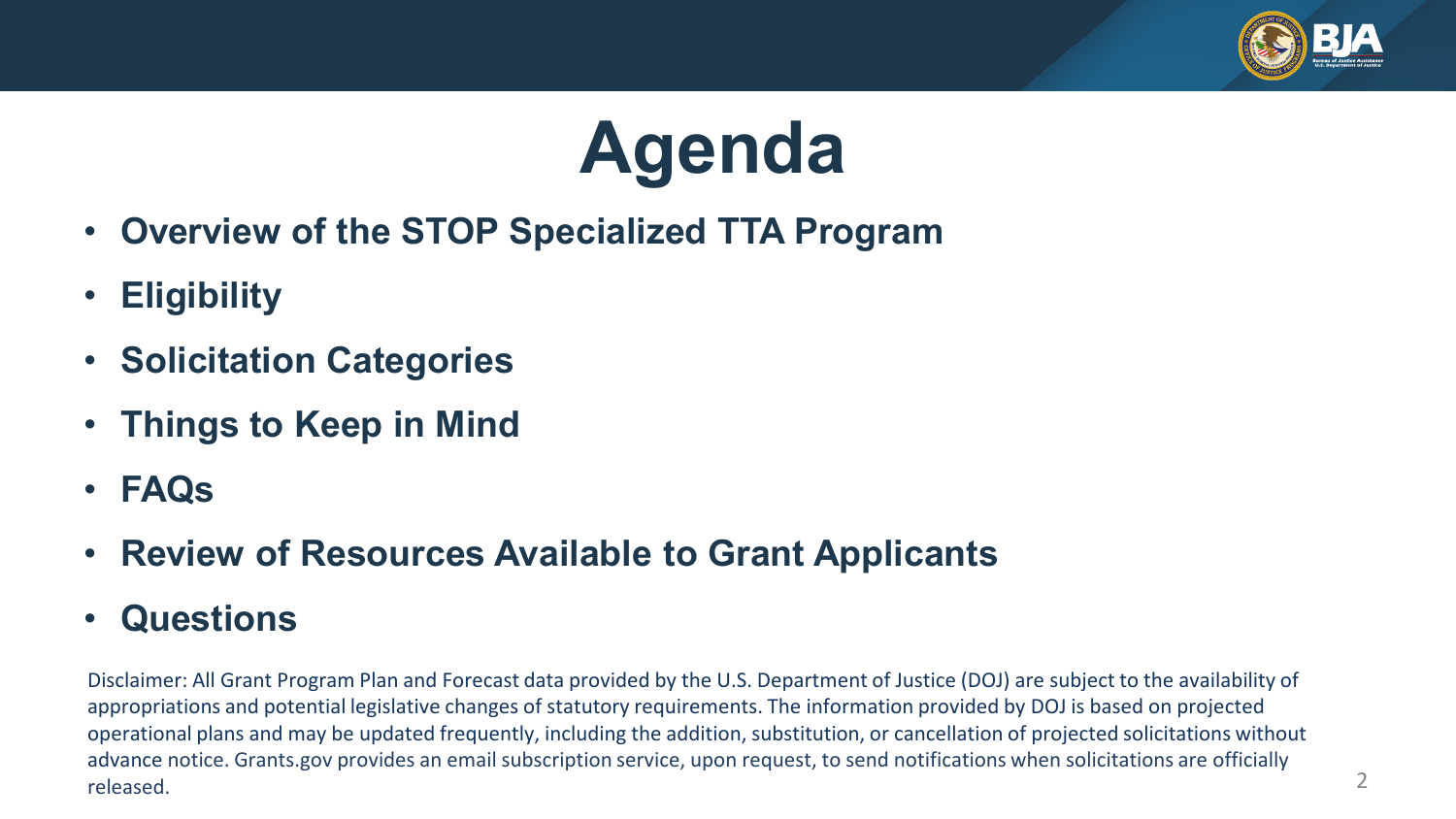

## **STOP Specialized TTA Program**

- The Students Teachers and Officers Preventing (STOP) School Violence Grant Program is designed to improve K-12 school security by providing students and teachers with the tools they need to recognize, respond quickly to, and help prevent acts of violence and ensure a positive school climate.
- This specialized training and technical assistance program will enhance the capacity of educational and other professionals who work with school-age populations to recognize a combination of factors that may lead to school violence and address the service needs of students.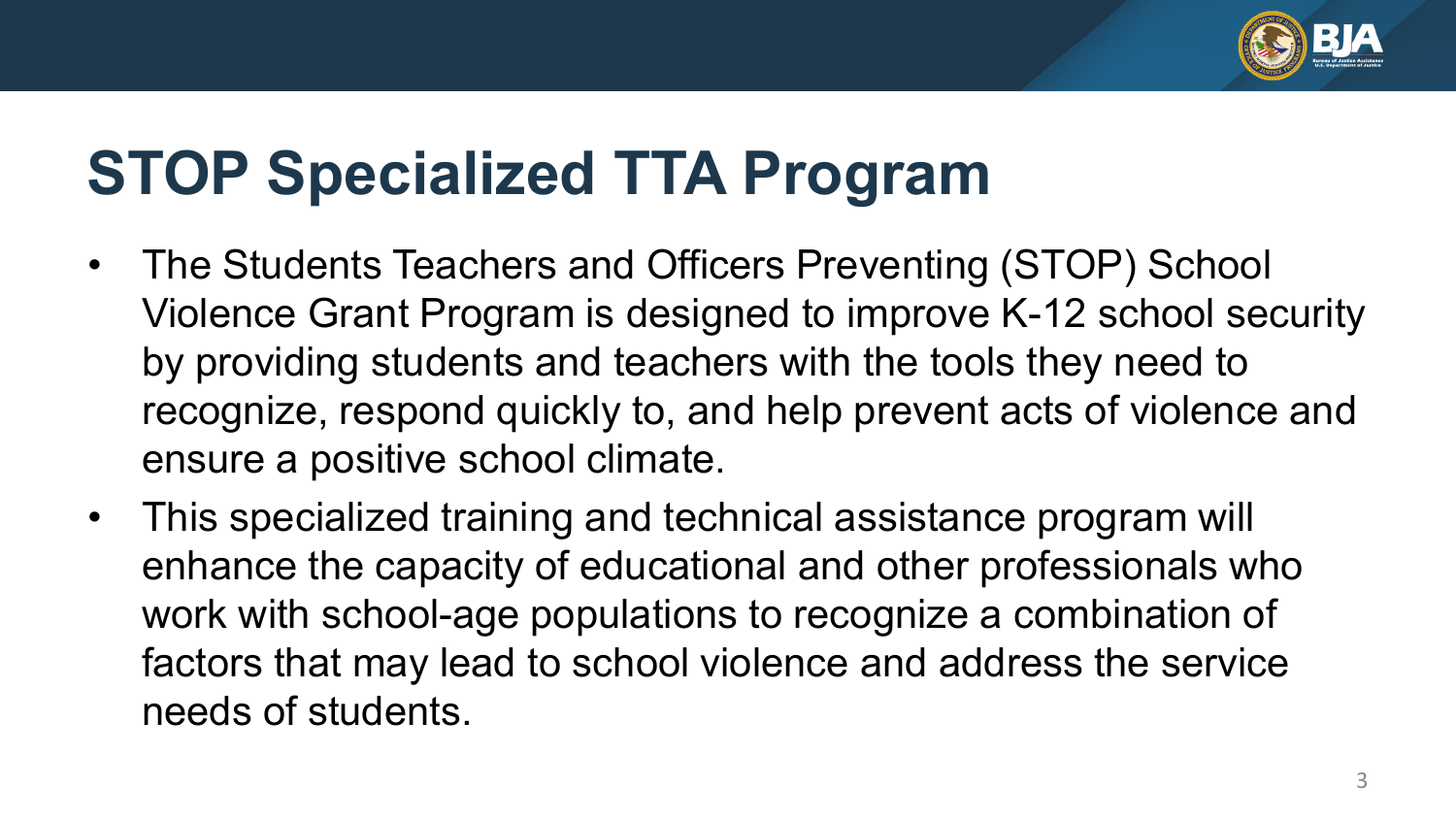

# **Eligibility**

- For profit organizations other than small businesses;
- Nonprofits having a 501(c)(3) status with the IRS, other than institutions of higher education
- Nonprofits that do not have a 501(c)(3) status with the IRS, other than institutions of higher education
- Private institutions of higher education
- Public and state controlled institutions of higher education
- State governments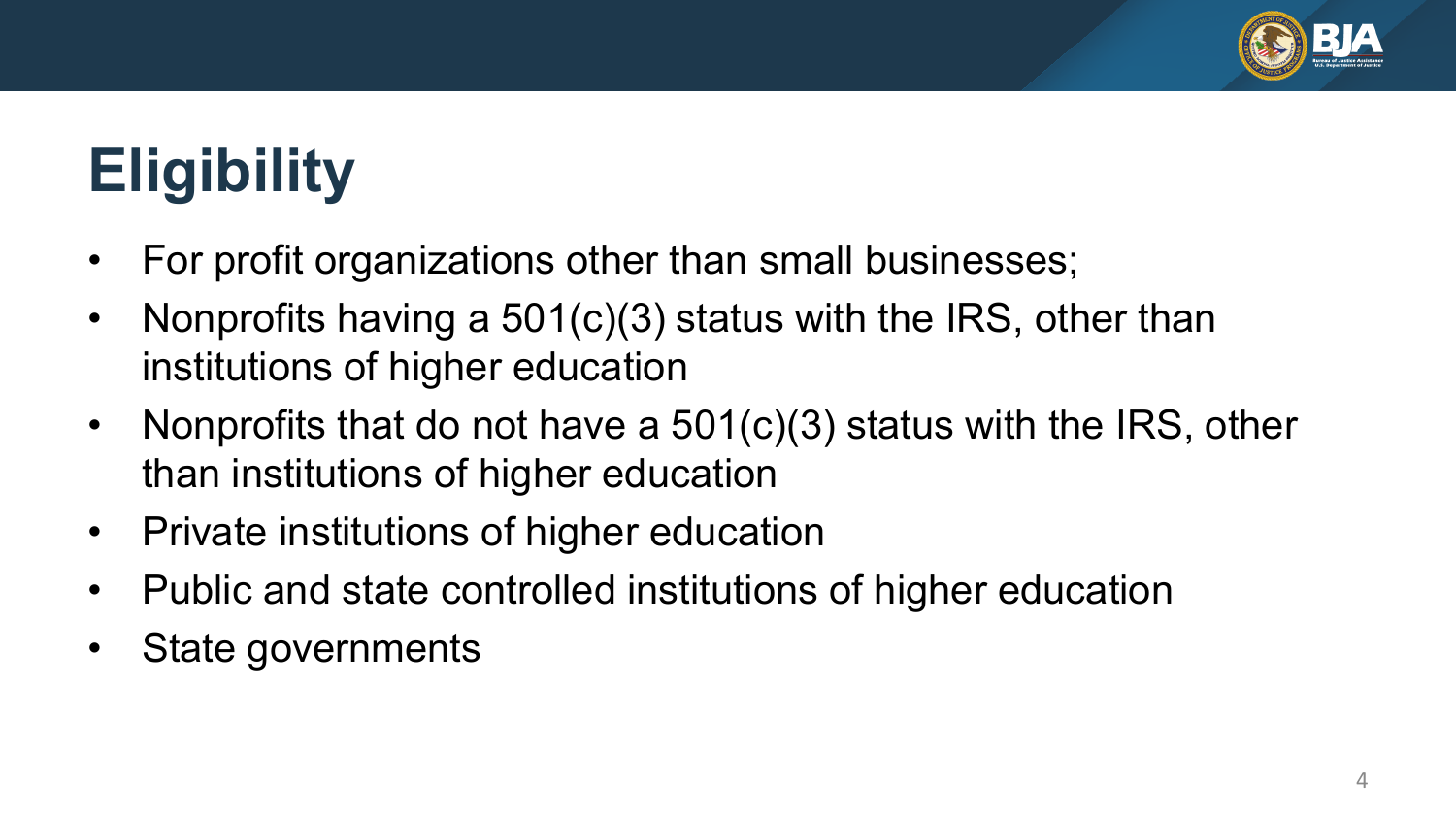

# **Solicitation Categories**

- Category 1 -Training and Technical Assistance for Law Enforcement Who Work in Schools and/or with School-age Populations
- Category 2 -Training and Technical Assistance to Improve Responses to Students in **Crisis**
- Category 3 School-based Community Violence Intervention Training (CVI) and Technical Assistance

*One award under each category*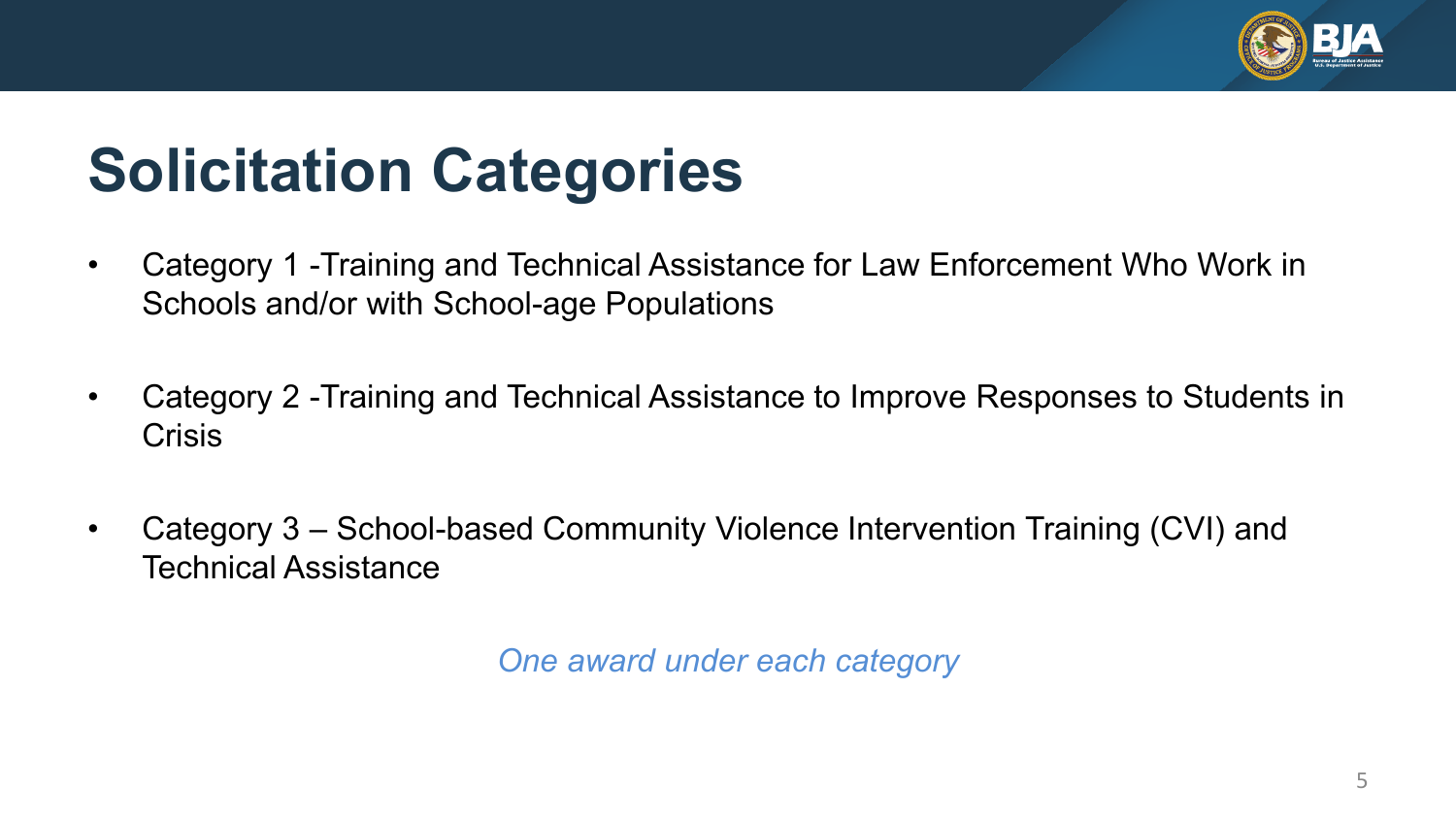

### **Category 1 -Training and Technical Assistance for Law Enforcement Who Work in Schools and/or with School-age Populations**

- This category's objective is to enhance the capacity of law enforcement (typically school resource officers [SROs]) and probation officers working with school populations to recognize and address behavior that may lead to school violence in a way that does not increase the likelihood that these students enter the criminal justice system.
- One Award up-to \$2,000,000
- 24 month performance period starting 10/1/22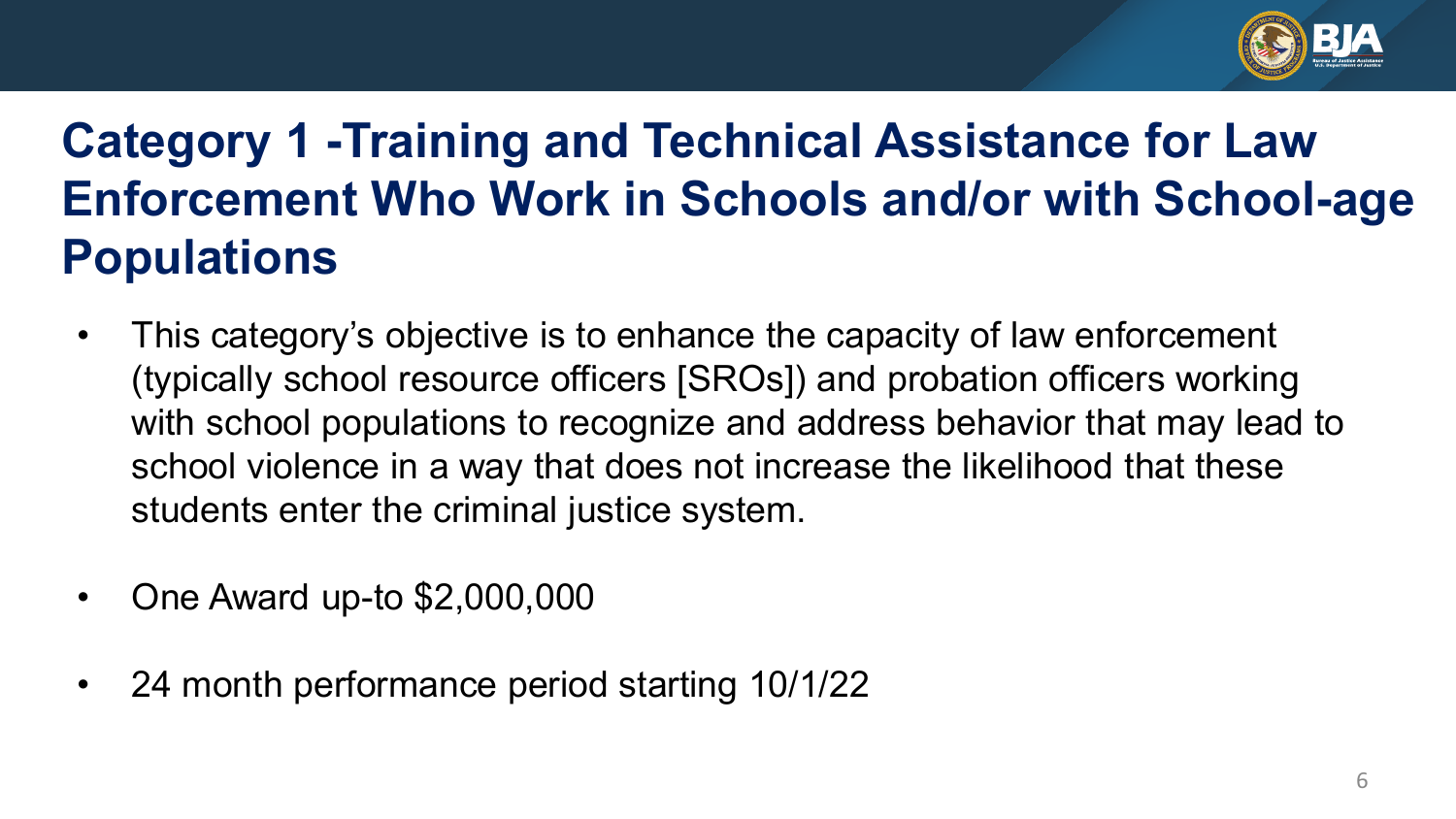

### **Category 1 -Training and Technical Assistance for Law Enforcement Who Work in Schools and/or with School-age Populations (cont.)**

- The selected provider will provide technical assistance to STOP site-based grantees who are using funds to implement specialized training for law enforcement (SROs) to ensure the training is evidence based and in keeping with the principles of 21st century policing.
- The selected provider will develop and deliver training to law enforcement (SROs) or probation officers who work with school-based populations and who are nongrantees of the STOP Program.
- TTA provider staff are expected to have sufficient subject expertise in the execution of their projects.
- This training will be delivered by request nationwide.
- Deliverables listed on pages 6-8 of solicitation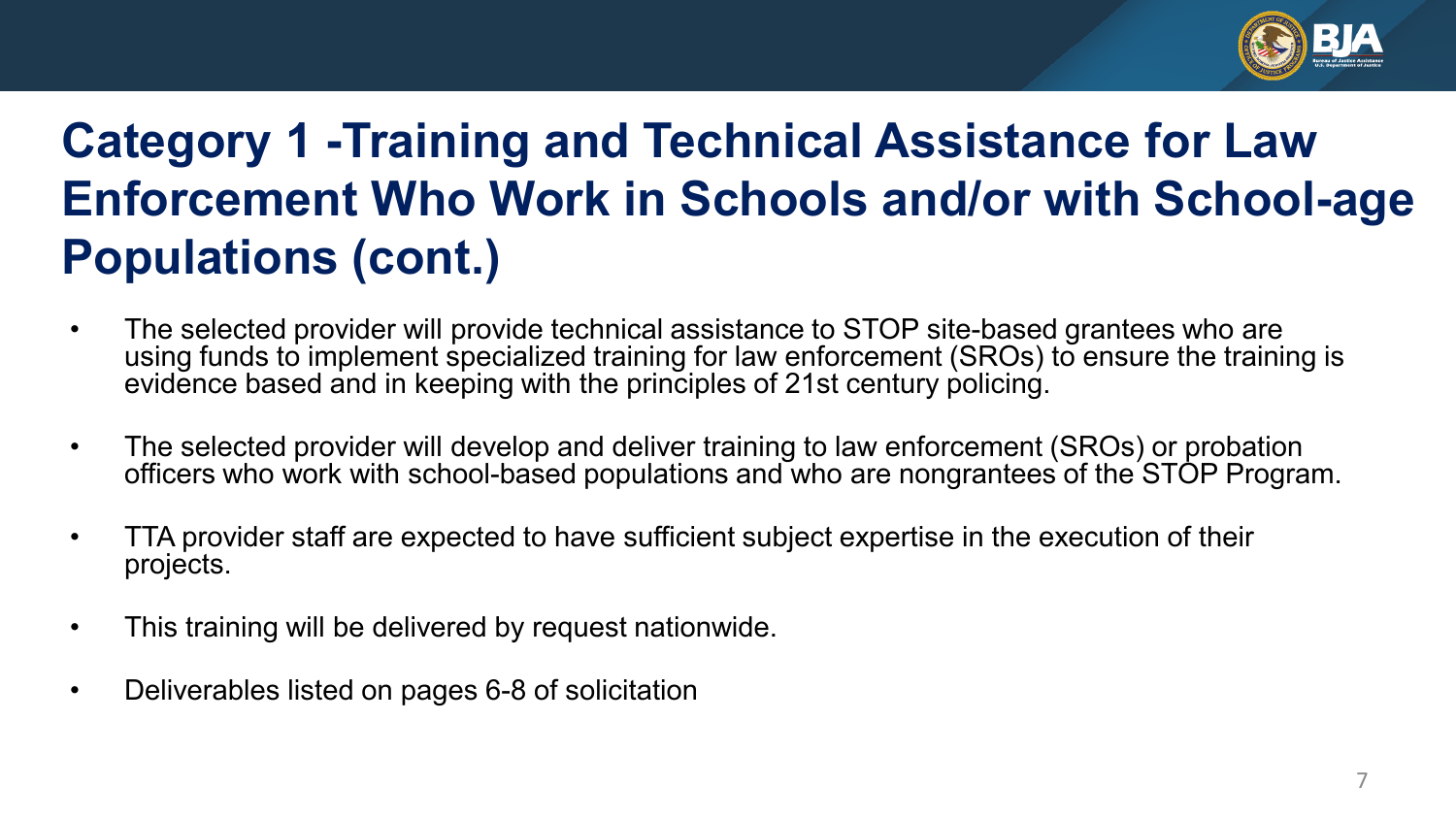

### **Category 2 -Training and Technical Assistance to Improve Responses to Students in Crisis**

- Objective is to enhance the capacity of SROs and education professionals to effectively identify and respond to students with behavioral health conditions or developmental disabilities with best practice model response efforts and services that meet these students' individual needs, and to effectively manage the student population during a crisis.
- This response includes identifying and deescalating bystander reactions in a developmentally and culturally appropriate manner, which includes juvenile justice and behavioral health professionals.
- $\cdot$  \$2,000,000
- 24 month performance period starting 10/1/22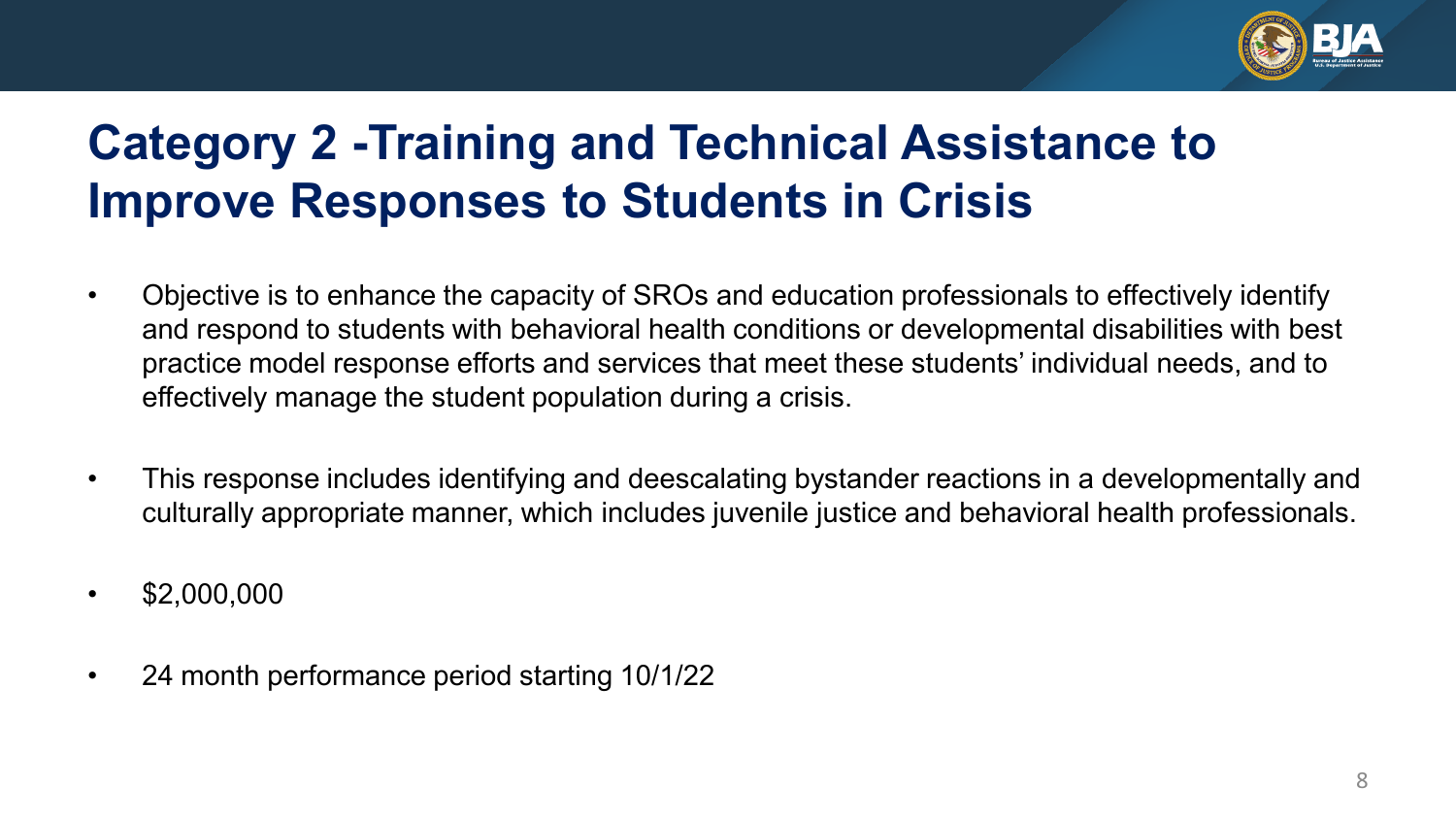

### **Category 2 -Training and Technical Assistance to Improve Responses to Students in Crisis (con't.)**

- The TTA provider will develop resources for schools that currently have SRO programs and are interested in implementing an SRO–mental health clinician co-response model.
- Resources include the development of a program model and a toolkit for implementation.
- The TTA provider will identify and develop the training such a model would require and implement the training in at least five sites.
- Deliverables listed on pages 8 and 9 of solicitation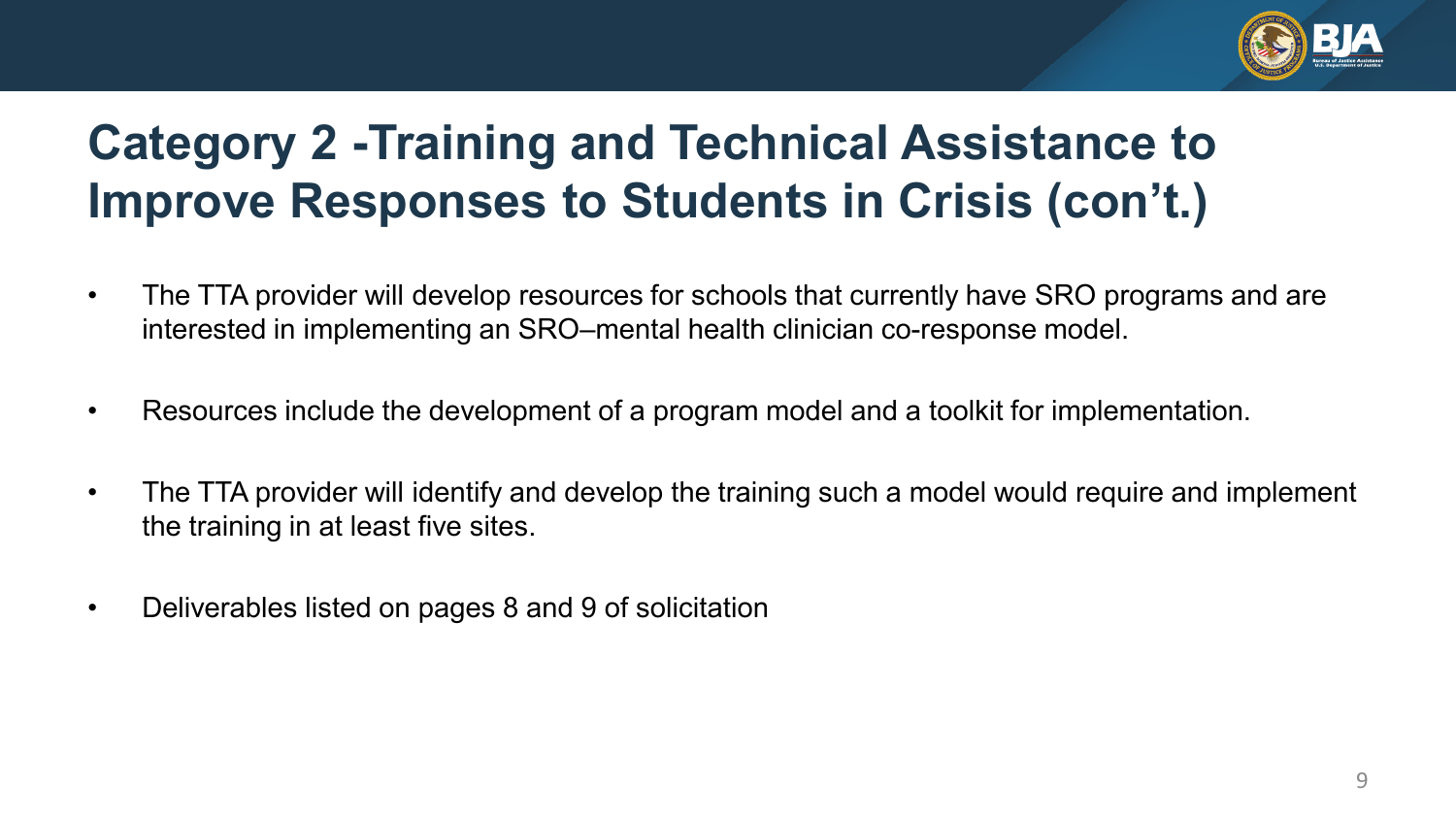

### **Category 3 – School-based Community Violence Intervention Training (CVI) and Technical Assistance:**

- Objective is to enhance the capacity of schools to implement CVI programs through the development of tools, resources, and program models.
- Tools should help law enforcement officers and education professionals to recognize and address the combination of individual, relationship, community, and societal factors that contribute to the risk of youth violence.
- Since efforts to make school buildings and classrooms physically more secure can create vulnerabilities and increase victimization by sexual assault, this effort will focus on developing resources for schools to assess, evaluate, and address those potential risks.
- \$1,000,000
- 24 month performance period starting 10/1/22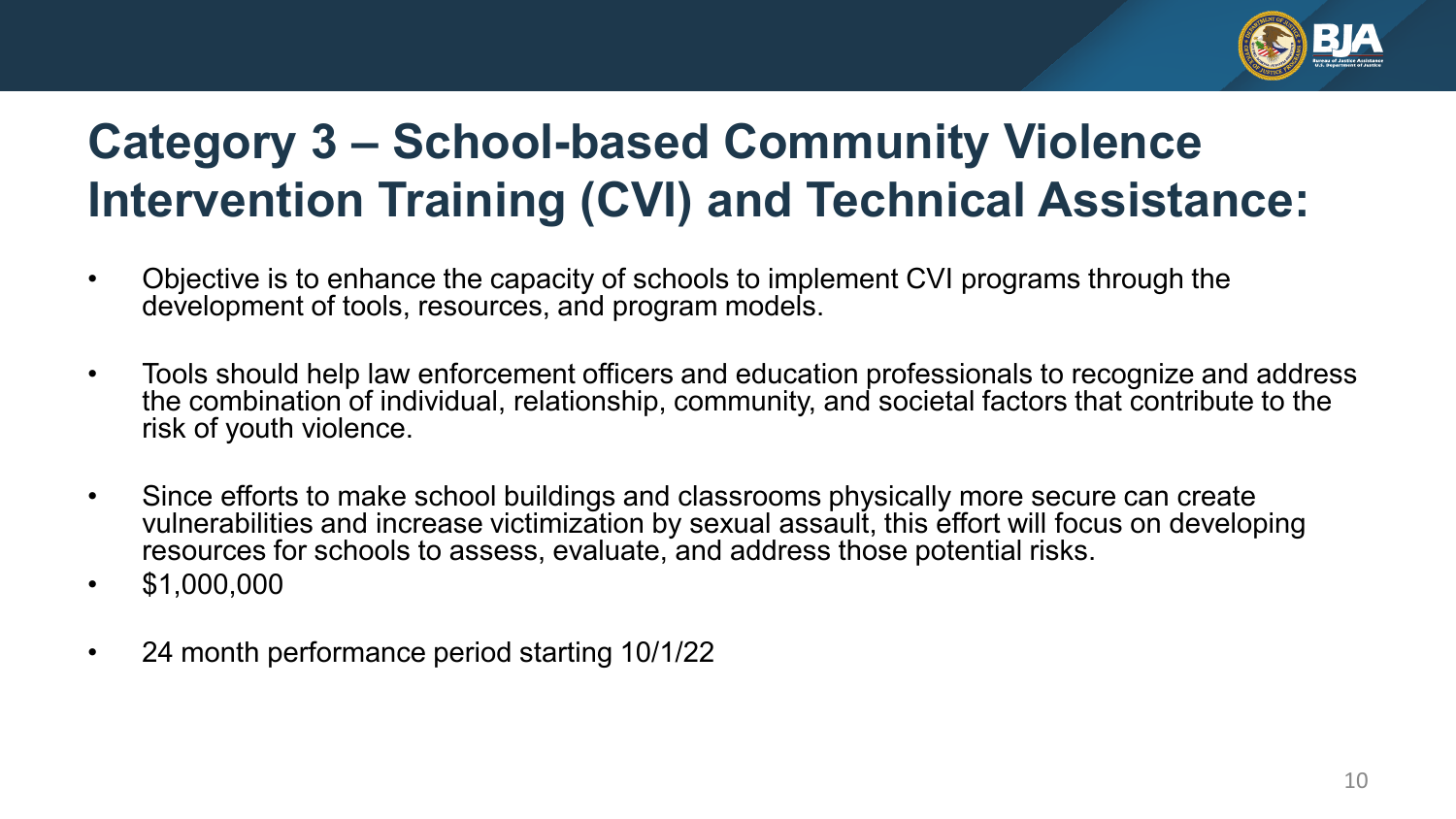

### **Category 3: Category 3 – School-based Community Violence Intervention Training (CVI) and Technical Assistance (con't.)**

- Coordination in local jurisdictions with both mental and behavioral health service providers.
- The TTA provider must be both aware of and communicate with other key, overlapping initiatives and TTA providers in the jurisdictions in which it is providing assistance.
- Coordination with federal partners, including ED, HHS, and the Office on Violence Against Women, to ensure there is no duplication of efforts.
- The TTA provider must serve as a coordinator with its federal partners and support strategies related to mental and behavioral health in a school setting. Coordination across interest groups.
- The TTA provider must develop regular meetings (e.g., quarterly stakeholder meetings, annual advisory board meeting) to allow for ongoing dialogue among relevant partners, including, at a minimum, federal partners, public/private partnerships, and special interest groups (e.g., peer support community), and the other STOP TTA providers.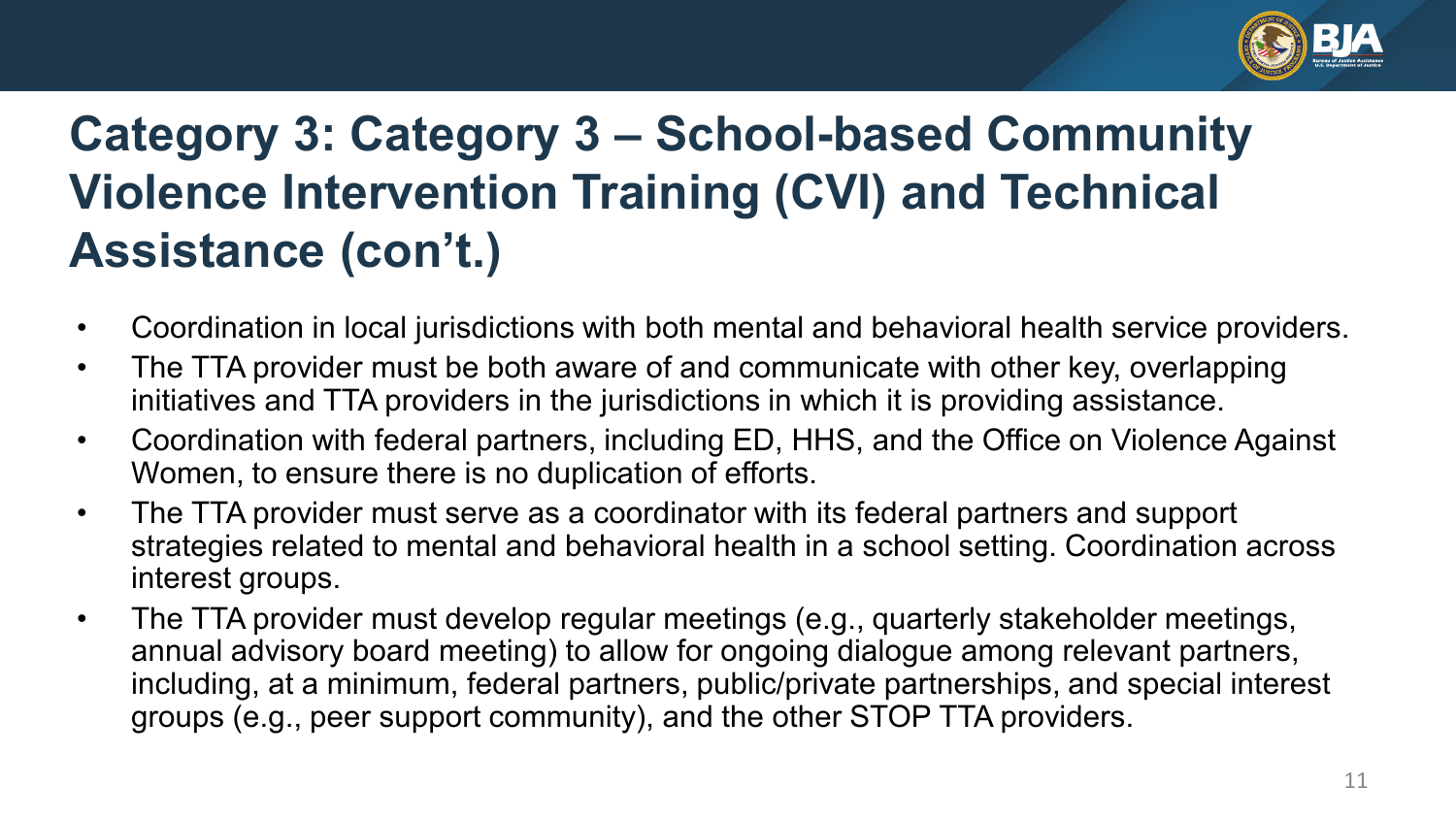

# **Things to Keep in Mind – Application**

- Training Delivery Chart submission with application
- Subject Matter Experts and Key Personnel Resumes with application
- Program timeline for major milestones and deliverables with application
- Applicant Disclosure of Proposed Subrecipients
- Training Delivery Chart
- Proposal of additional deliverables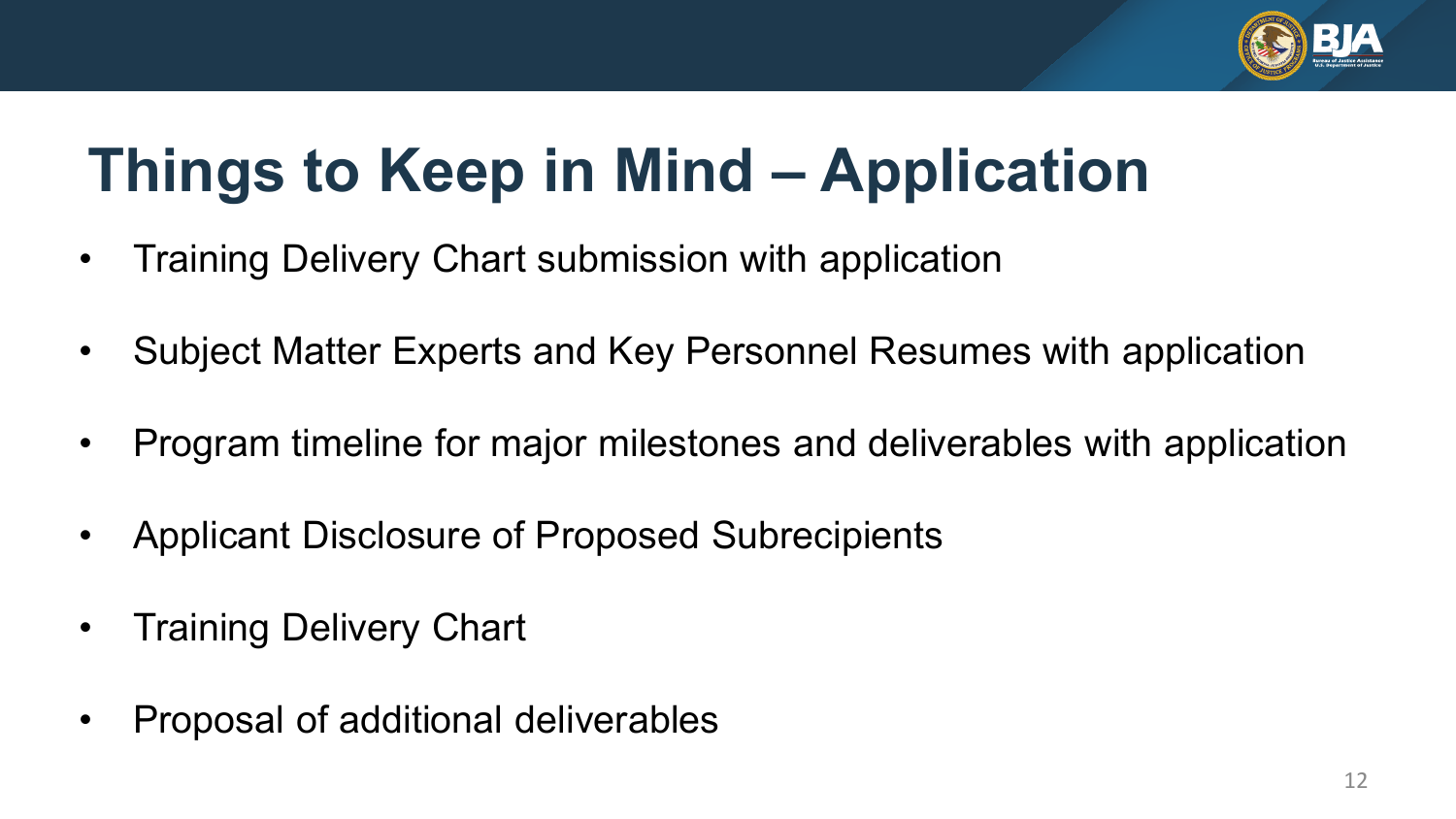

# **Additional Things to Keep in Mind**

- Closely work with BJA; regularly scheduled voice/video calls
- All training provided with BJA funding must provide a mechanism for pre- and post-testing of the knowledge gained and other impact assessments.
- All TTA providers must coordinate with the National Center for School Safety and BJA's National Training and Technical Assistance Center (NTTAC).
- All providers must develop an online project management tool that helps govern the management of the project and to which BJA has access.
- All providers must include the use of students' perspectives, and parents' perspectives, in the development of new resources and activities.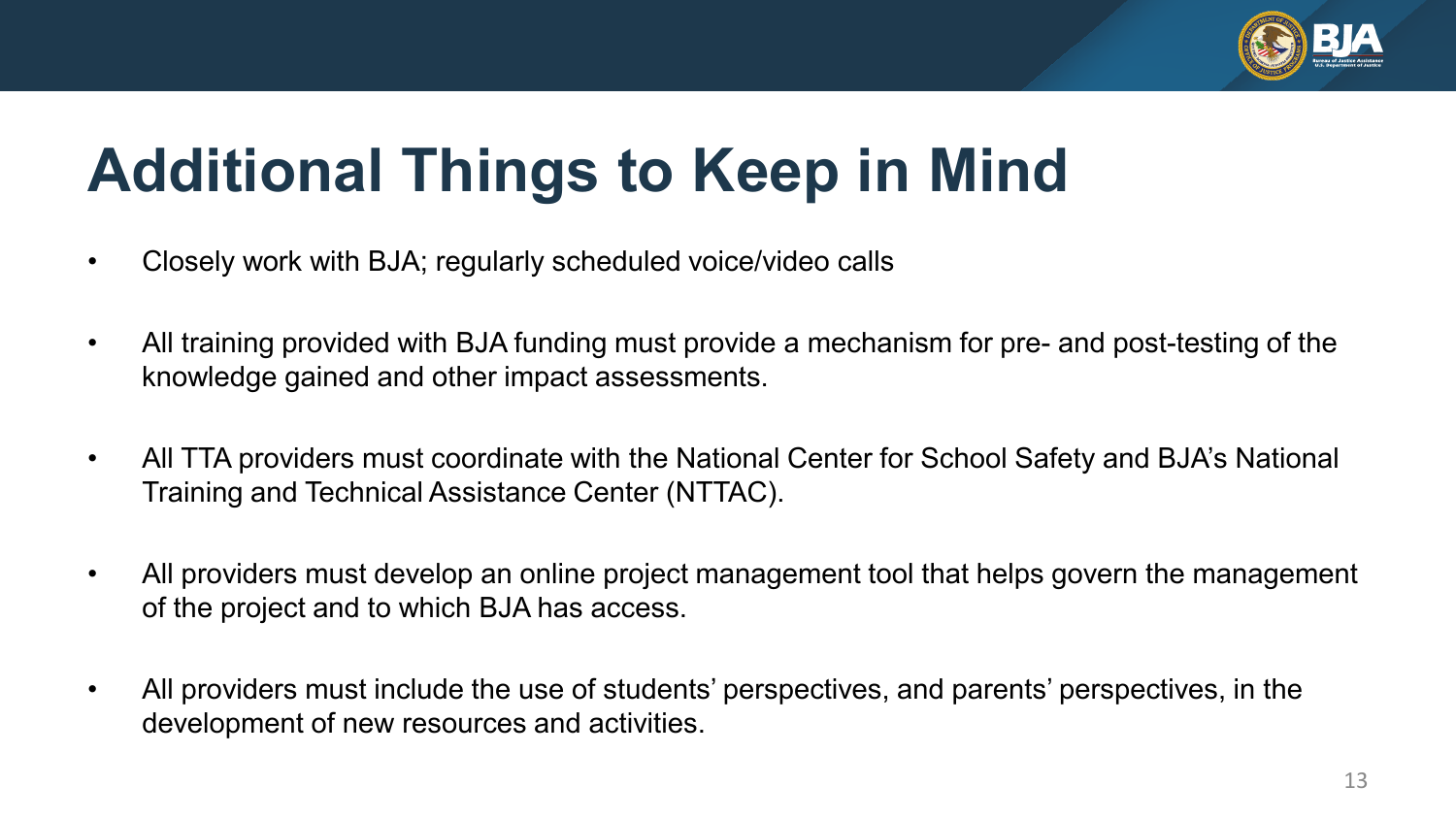

# **Additional Things to Keep in Mind (con't.)**

- Provide a clear and concise statement that provides a thorough understanding of why the development, enhancement, and implementation of the program category are important and describe the anticipated impact on the community.
- Describe successful methods of TTA delivery and the importance of expert strategies to engage the field more broadly.
- Discuss the impact of best practice approaches in planning and implementation on the program's outcomes and the role of TTA in striving to improve fieldwide outcomes.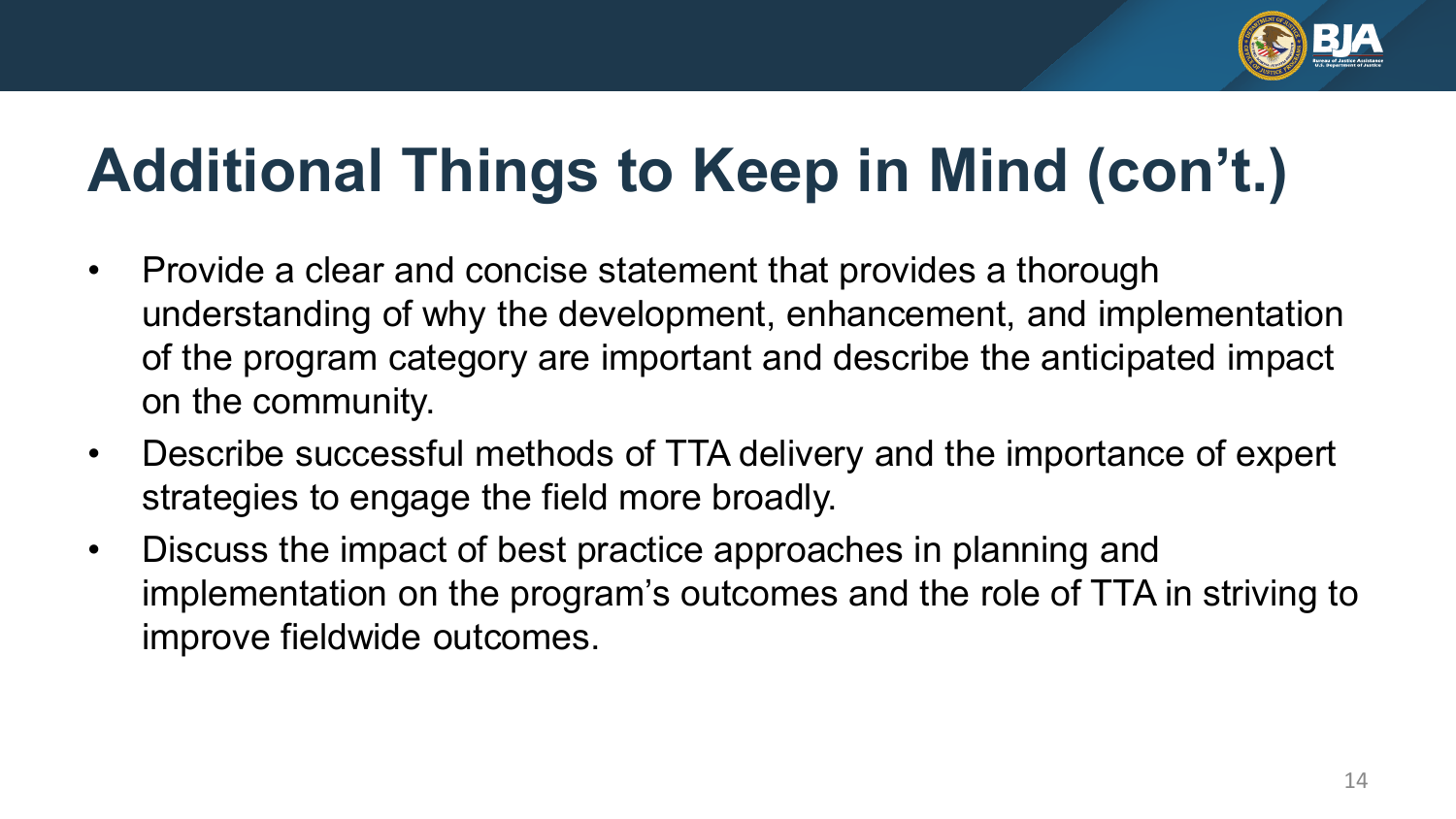

## **Frequently Asked Questions**

Q: Are the competitive programs under this solicitation meant for entities to apply to receive training and/or technical assistance?

A: No. Applicants under this solicitation must be proposing to develop and deliver training and/or technical assistance to the policing field.

Q: Can my organization apply under more than one category?

A: No. Entities may only submit applications under one category. Each application must specifically address what is being requested under that specific category.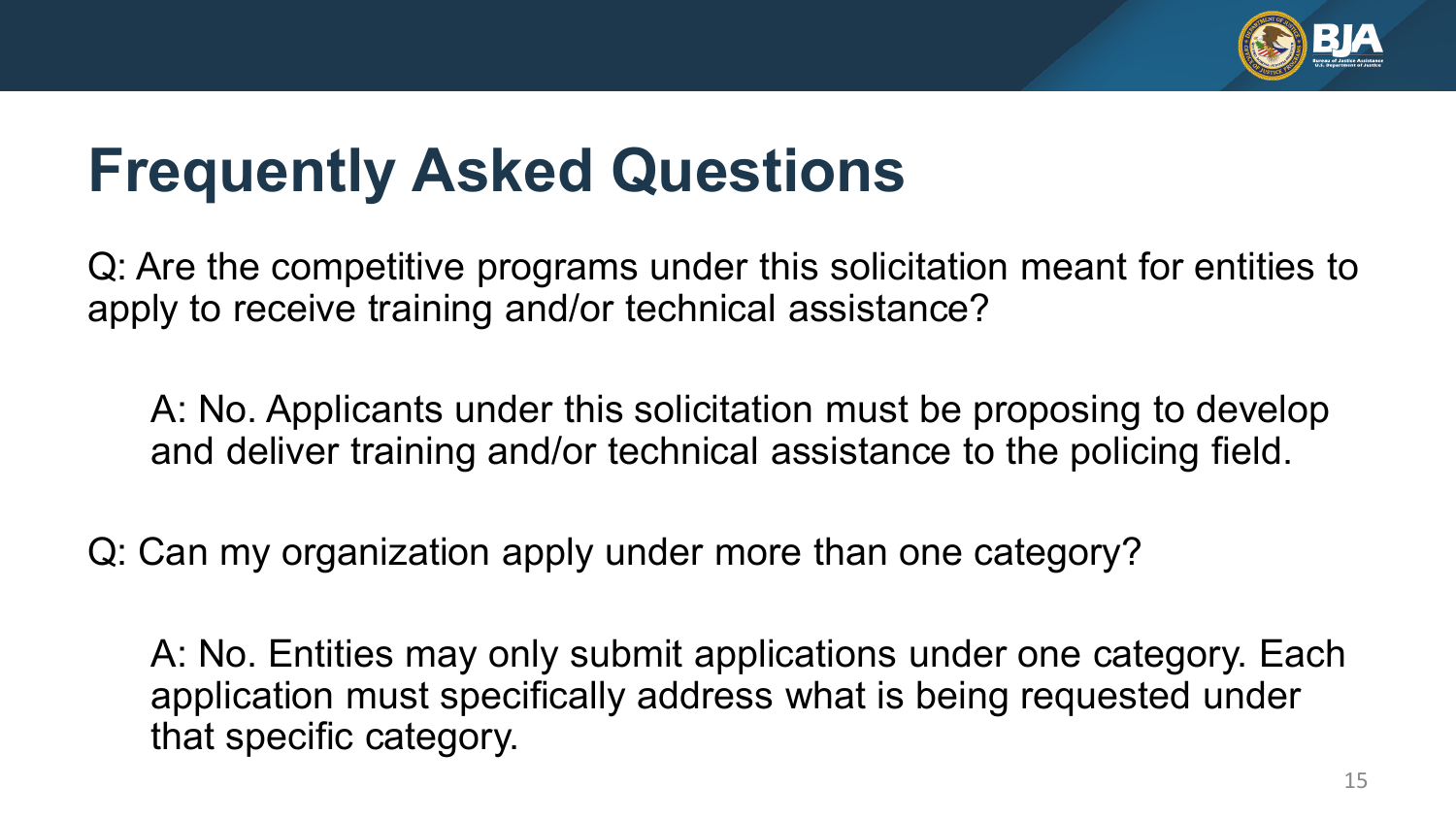

## **Frequently Asked Questions (con't.)**

Q: What should be included in my application?

A: Please review the "Application and Submission Information" section of the solicitation, beginning on page 12. Among what is needed: Abstract, Narrative, Budget Worksheet, Budget Narrative, Training Delivery Chart, Timeline, Resumes, etc.

Q: Can my organization propose to partner with other entities?

A: Yes. Partnering with other entities is allowable but only one entity may submit the application and assume fiscal/management responsibilities. We encourage applicants to identify those partner organizations within the application, when possible.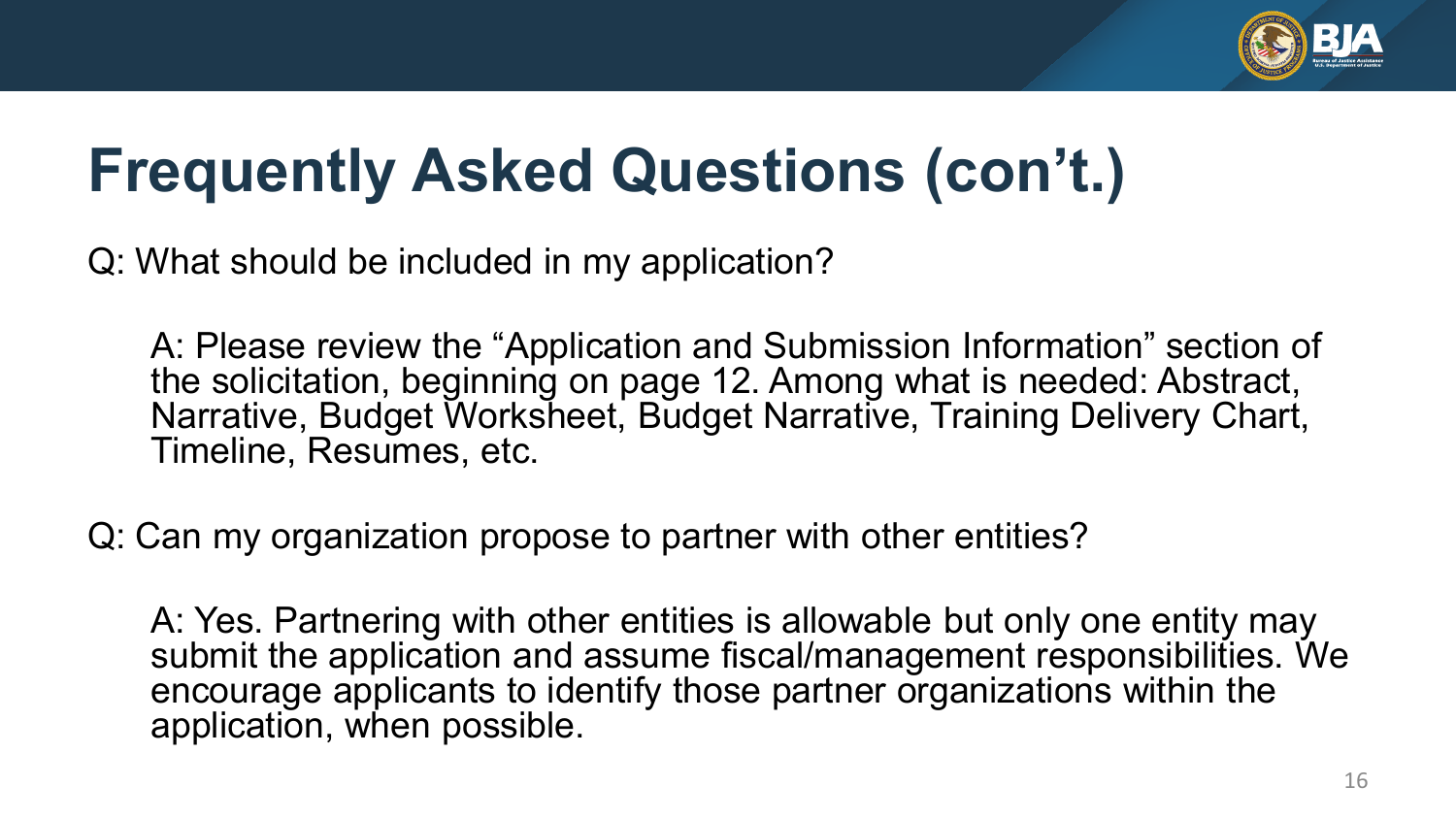

# **BJA FY 2022 Resources Available for Grant Applicants**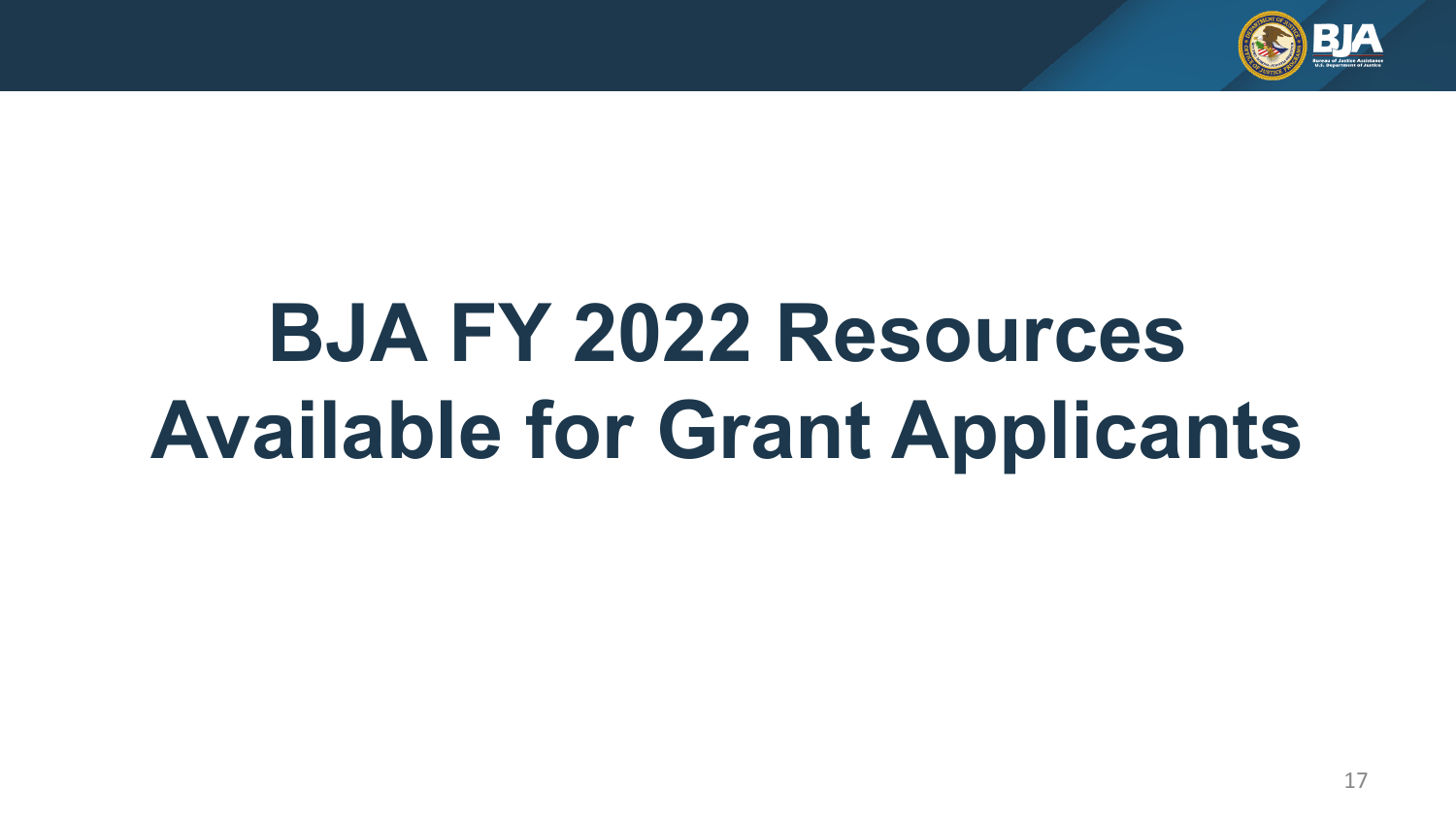

## **Application Assistance**

#### **Grants.gov**

- Provides technical assistance with submitting the SF-424 and SF-LLL.
	- **Customer Support Hotline**  800-518-4726 or 606-545-5035
		- Operates 24 hours a day, 7 days a week, except on federal holidays.
	- **Email** 
		- <https://www.grants.gov/web/grants/support.html>
		- [support@grants.gov](mailto:support@grants.gov)
- Provides information on available federal funding opportunities for various federal agencies.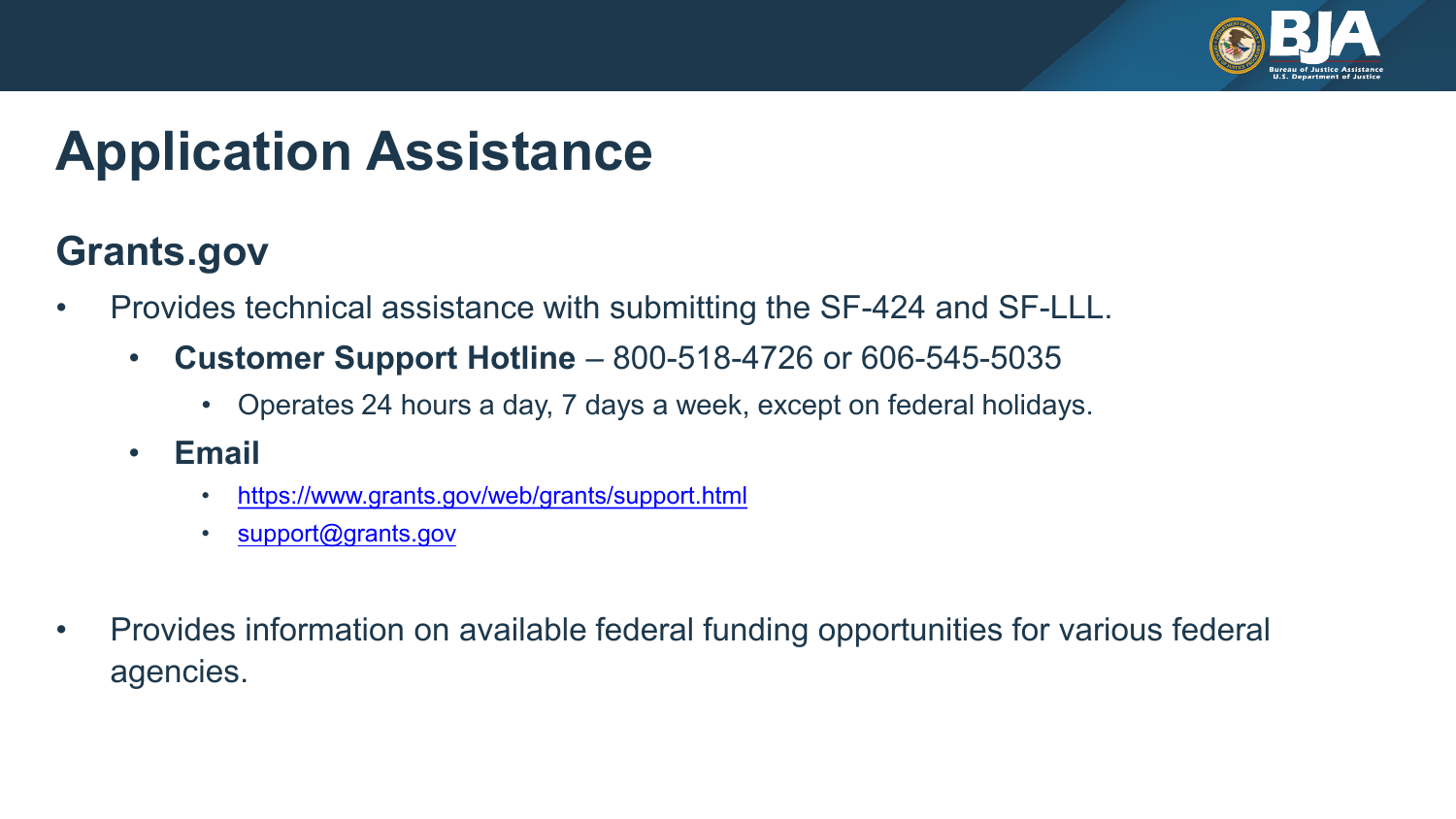

## **Application Assistance (cont.)**

#### **JustGrants Technical Support**

- Provides technical assistance with submitting the full application in DOJ's Justice Grants System (JustGrants).
	- **Customer Support Hotline**  833-872-5175
		- Monday Friday between 5:00 AM and 9:00 PM ET
		- Saturday, Sunday, and Federal holidays from 9:00 AM 5:00 PM ET
	- **Email** 
		- https://justicegrants.usdoj.gov/user-support
		- JustGrants.Support@usdoj.gov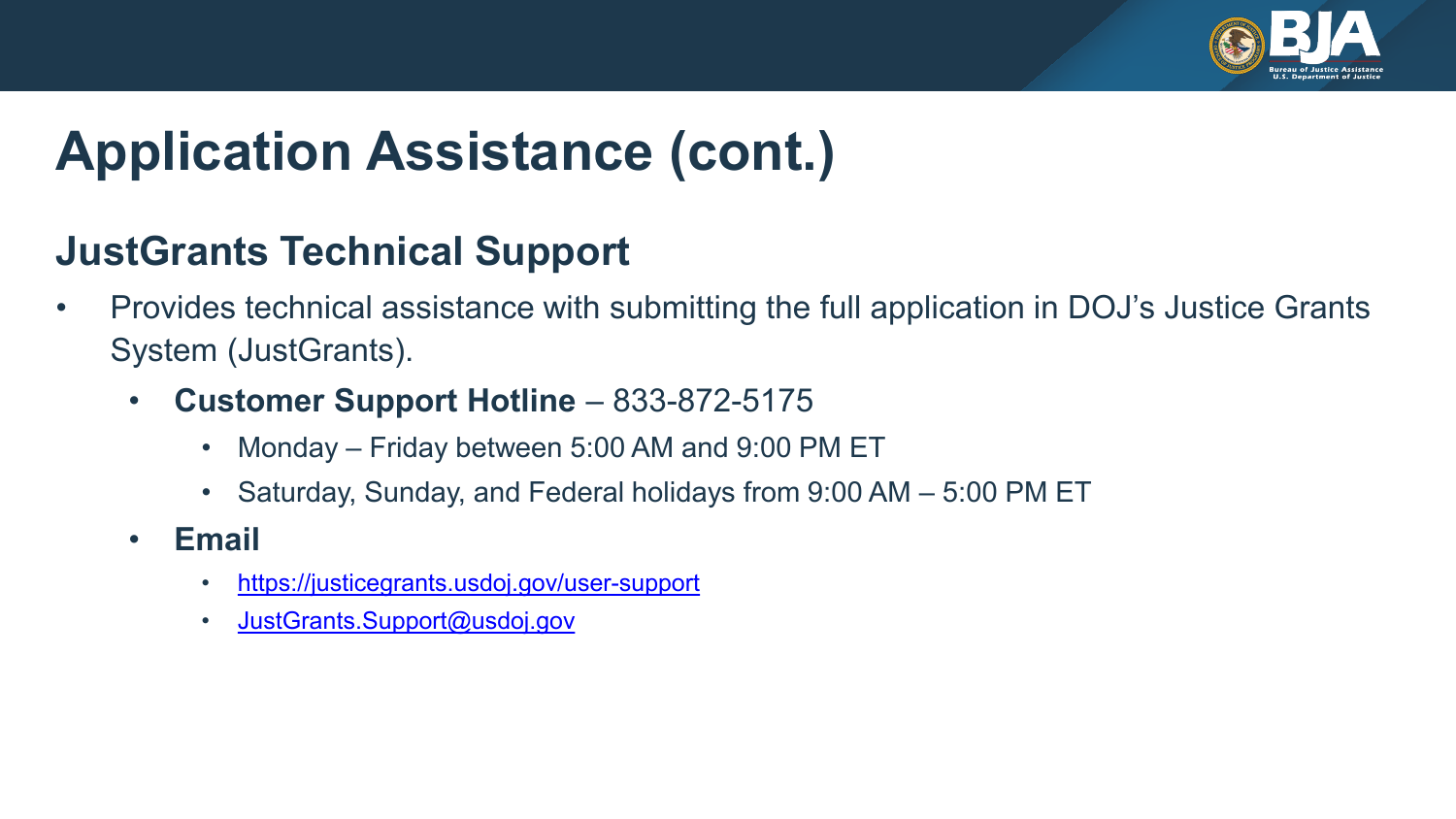

## **Application Assistance and Support (cont.)**

#### **OJP Response Center**

- Provides solicitation support and general assistance.
- **email** [grants@ncjrs.gov](mailto:grants@ncjrs.gov)
- **web chat**  <https://webcontact.ncjrs.gov/ncjchat/chat.jsp>
- **toll free** at 800–851–3420;
- **TTY** at 301–240–6310 (hearing impaired only)

The Response Center hours of operation are 10:00 a.m. to 6:00 p.m. eastern time, Monday through Friday.

#### **Subscribe**

- Subscribe to receive email notifications of new funding opportunities and other resources.
	- Sign-up to receive the twice monthly **JUSTINFO** newsletter as well as the weekly **Funding News** email.
	- Subscribe at<https://www.ojp.gov/subscribe> and be sure to select "Grants/funding" as an area of interest.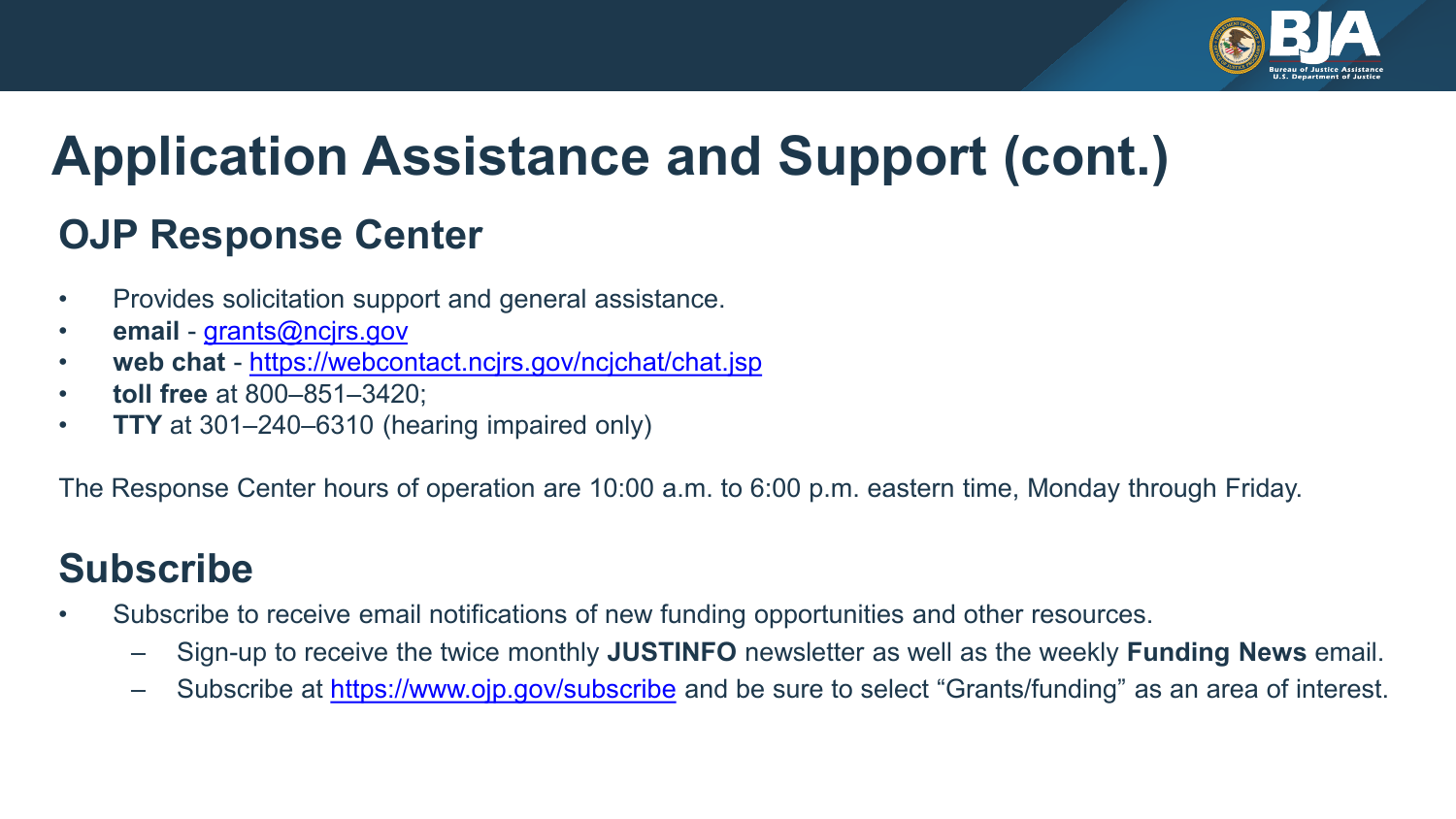

# **Reminder: Dual Deadlines**

Applications will be submitted in a two-step process, each with its own deadline:

- Step 1: Submit an SF-424 and an SF-LLL at [Grants.gov](https://www.grants.gov/) **Deadline – June 3, 2022; 8:59 PM ET**
- Step 2: Submit the full application, with attachments, at [JusticeGrants.usdoj.gov](https://justicegrants.usdoj.gov/)

**Deadline – June 10, 2022; 8:59 PM ET**

*\*NOTE: Submission deadline times for both Grants.gov and JustGrants are now 8:59pm ET, not 11:59pm ET as in past years.* 

**Read the solicitations carefully for further guidance.**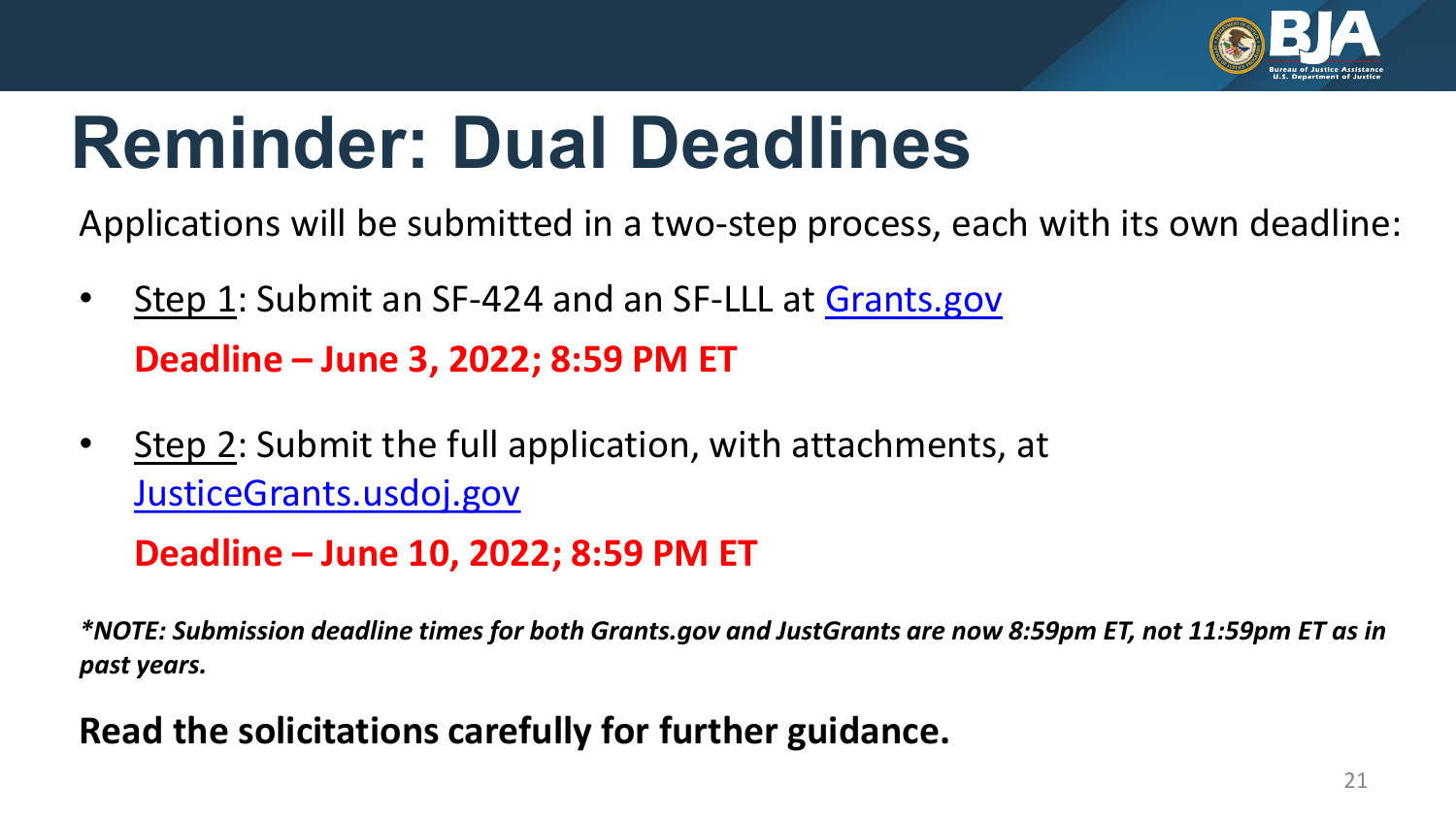

# **Resources for FY 2022 Grant Applicants**

- OJP Funding Resource Center <https://ojp.gov/funding/index.htm>
- DOJ Grants Financial Guide <https://ojp.gov/financilaguidedoj/overview>
- DOJ Grants Financial Management Online Training <https://www.ojp.gov/training/financial-management-training>
- OJP Grant Application Resource Guide <https://ojp.gov/funding/Apply/Resources/Grant-App-Resource-Guide.htm>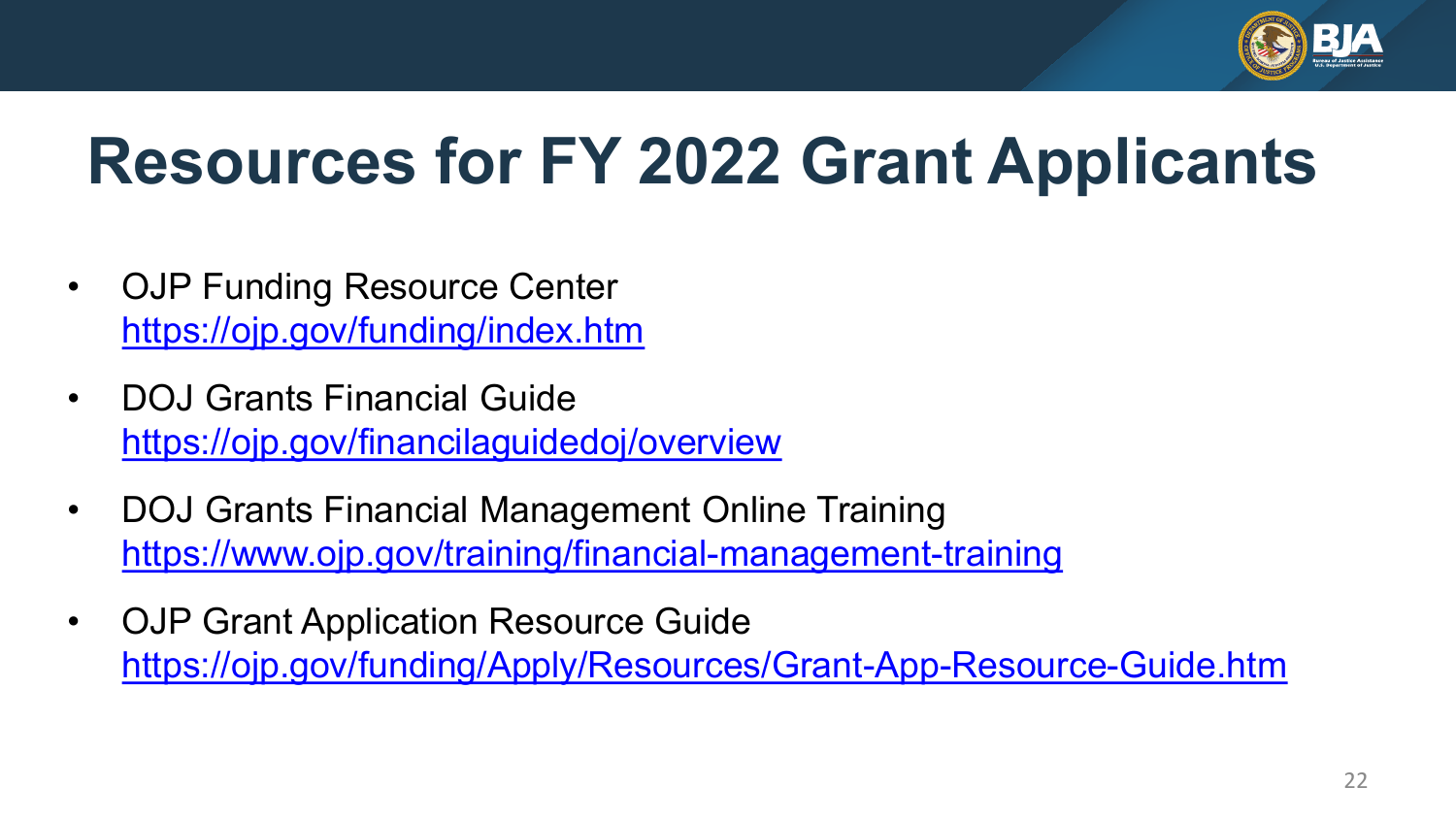## **Stay Connected**

#### **Email Updates**

• Text OJP [your email address] to 468-311 to subscribe. \*Message and data rates may apply.

#### **Social Media**

- Facebook: <https://www.facebook.com/DOJBJA>
- Twitter: <https://twitter.com/DOJBJA>

For information on funding opportunities, publications, and initiatives, visit **BJA's website –** [https://bja.ojp.gov](https://bja.ojp.gov/)



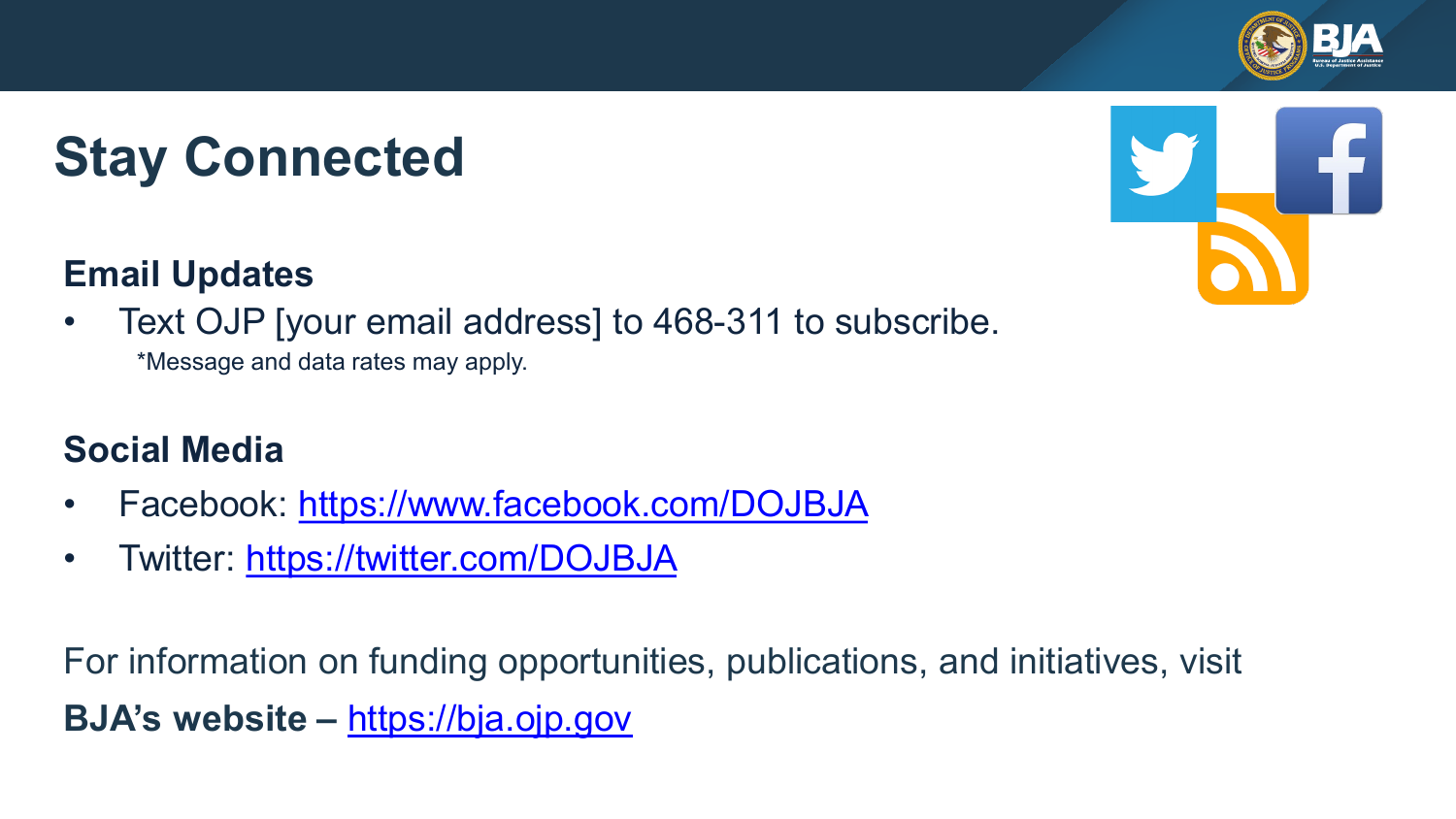

# **Quick Reference: Important Contacts**